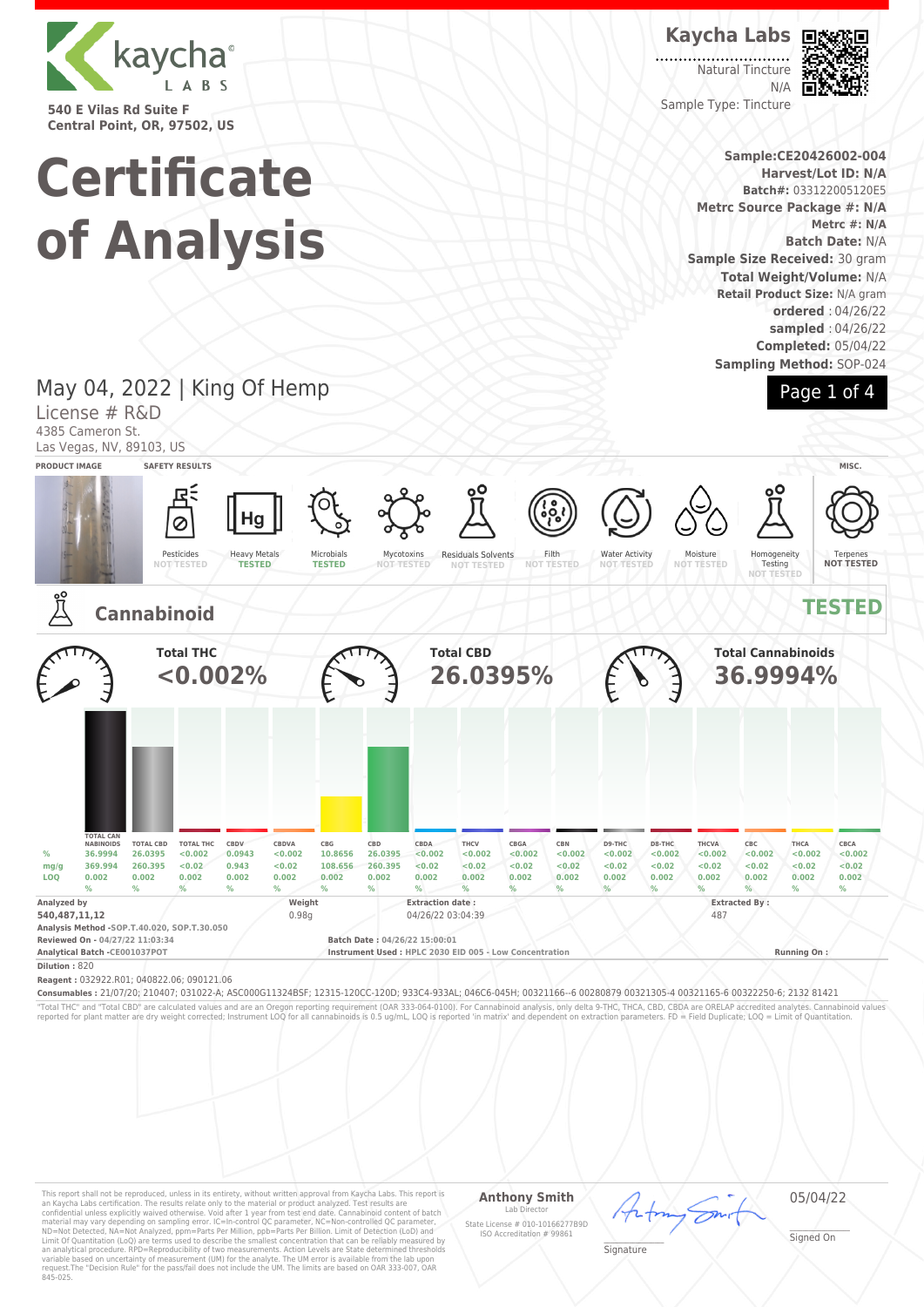

**540 E Vilas Rd Suite F Central Point, OR, 97502, US** **Kaycha Labs**

Natural Tincture N/A



Sample Type : Tincture

**Heavy Metals TESTED**

# **Certificate of Analysis**

**Microbial TESTED**

**King Of Hemp**

4385 Cameron St. Las Vegas, NV, 89103, US **Telephone:** (541) 414-7563 **Email:** tpadula@hempinc.com **License # :** R&D

**Sample : CE20426002-004 Harvest/Lot ID: N/A Batch# :** 033122005120E5 **Sampled :** 04/26/22 **Odered :** 04/26/22

**Sample Size Received :** 30 gram **Total Weight/Volume :** N/A **Completed :** 05/04/22 **Expires:** 05/04/23 **Sample Method :** SOP-024



**Analyte LOQ Units Result Pass / Fail Action Level ASPERGILLUS FLAVUS ASPERGILLUS FUMIGATUS** Not Present **TESTED ASPERGILLUS TERREUS** Not Present **TESTED ASPERGILLUS NIGER** Not Present **TESTED STEC E COLI**<br> **SALMONELLA SPP**<br>
Mot Present **TESTED SALMONELLA SPP** Not Present **TOTAL YEAST & MOLD-TYM (CFU/G)** 100 CFU/g <100 **TESTED Analysis Method -** SOP.T.40.041, SOP.T.40.043 **Analytical Batch -** CE001039MIC **Reviewed On :** 05/04/22 14:44:13<br> **Analytical Batch -** CE001039MIC **React Data** : 04/27/22 12:38:59 **Instrument Used : Batch Date :** 04/27/22 12:38:59 **Running on : Analyzed by: Weight: Extraction date: Extracted by: NA** NA NA

**Dilution :** 1 **Reagent : Consumables :**

Total Yeast & Mold (TYM) and Aerobic Plate Count (APC) are quantitatively determined by dilution and plating on 3M Petrifilm. TNTC = >25,000 CFU/g. Not a TNI or ISO accredited assay. Microbiological testing for Shiga-Toxin-E-coli (STEC), Salmonella and pathogenic Aspergillus species are performed using PathogenDx DetectX PCR microarray technology, with positive and negative controls for each analytical batch (SOP.T.40.043). Results are reported as either present/absent in 1 gram of sample. Salmonella spp and Aspergillus species are validated as present/absent by species specific gene amplification. Presence/absence of STEC is validated by amplification and detection of E. coli OR E. coli/Shigella specific gene AND amplification/detection of one-or-both STX1 & STX2 genes (non-STEC E. coli are not reported).Total Yeast & Mold (TYM) and Aerobic Plate Count (APC) are quantitatively determined by dilution and plating on 3M Petrifilm. Not a TNI or ISO accredited assay

| Analysis Method - $TNTC = 25,000 CFU/q$<br>Analytical Batch - CE001045TYM<br><b>Instrument Used:</b><br>Running on: |         |                         | Reviewed On: 05/02/22 15:58:29<br>Batch Date: 05/02/22 10:57:07 |  |  |  |
|---------------------------------------------------------------------------------------------------------------------|---------|-------------------------|-----------------------------------------------------------------|--|--|--|
| Analyzed by:                                                                                                        | Weight: | <b>Extraction date:</b> | <b>Extracted by:</b>                                            |  |  |  |
| <b>NA</b>                                                                                                           |         | <b>NA</b>               | <b>NA</b>                                                       |  |  |  |

**Dilution :** 1 **Reagent :** 021221.08

**Consumables :** 12315-120CC-120D; 370-0700

Total Yeast & Mold (TYM) and Aerobic Plate Count (APC) are quantitatively determined by dilution and plating on 3M Petrifilm. TNTC = >25,000 CFU/g. Not a TNI or ISO accredited assay

| Metal          |           |           | <b>LOO</b>             | <b>Units</b> |           | <b>Result Pass / Action</b><br>Fail | Level |
|----------------|-----------|-----------|------------------------|--------------|-----------|-------------------------------------|-------|
| <b>ARSENIC</b> |           |           | 0.005                  | ppm          | $<$ LOQ   | <b>TESTED</b>                       | 0.2   |
| <b>CADMIUM</b> |           |           | 0.004                  | ppm          | $<$ LOO   | <b>TESTED</b>                       | 0.2   |
| <b>MERCURY</b> |           |           | 0.01                   | ppm          | $<$ LOO   | <b>TESTED</b>                       | 0.1   |
| LEAD           |           |           | 0.03                   | ppm          | $<$ LOO   | <b>TESTED</b>                       | 0.5   |
| Analyzed by    | Weight    |           | <b>Extraction date</b> |              |           | <b>Extracted By</b>                 |       |
|                | <b>NA</b> | <b>NA</b> |                        |              | <b>NA</b> |                                     |       |

**Analysis Method -SOP.T.40.050, SOP.T.30.052 Analytical Batch -8064 | Reviewed On - 05/04/22 14:42:37 Instrument Used :**

**Running On : | Batch Date :**

**Dilution :** 1 **Reagent :**

 $\parallel$ на  $\parallel$ 

### **Consumables :**

Heavy Metals screening is performed using ICP-MS (Inductively Coupled Plasma – Mass Spectrometry), screening down to below single digit ppb for regulated heavy metals. Not a TNI or ISO accredited assay.

Metals sample testing was performed at Kaycha Labs Tennessee, ISO17025 (Knoxville, TN); See notes for analytical batch and sample ID traceability.

This report shall not be reproduced, unless in its entirety, without written approval from Kaycha Labs. This report is<br>an Kaycha Labs certification. The results relate only to the material or product analyzed. Test result

### **Anthony Smith** Lab Director State License # 010-10166277B9D

ISO Accreditation # 99861

05/04/22

\_\_\_\_\_\_\_\_\_\_\_\_\_\_\_\_\_\_\_ Signature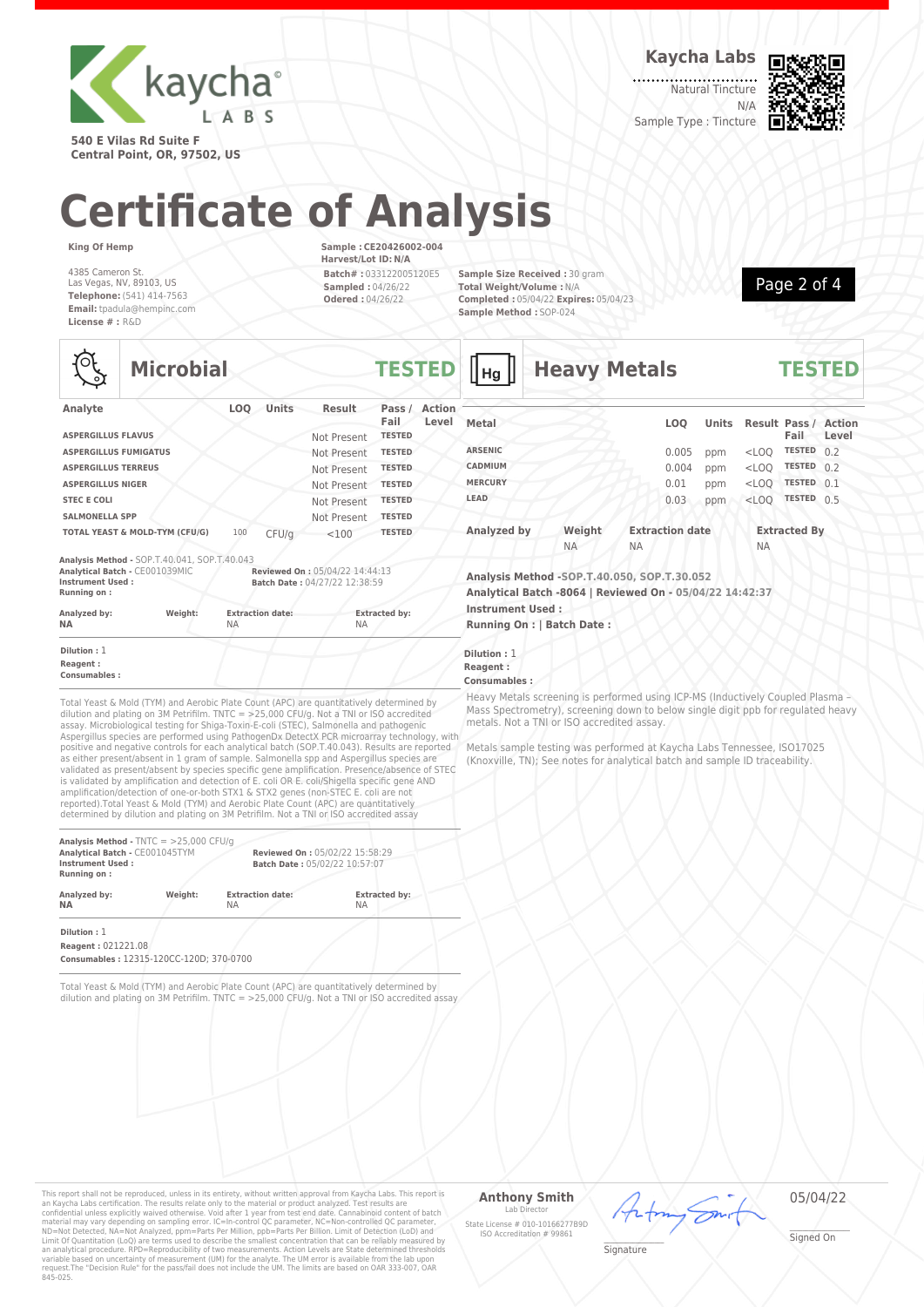

Natural Tincture . . . . . N/A Sample Type : Tincture



## **POTENCY BATCH QC REPORT**

Page 3 of 4

## **METHOD BLANK**

| <b>Cannabinoid</b> | LOQ   | <b>Result</b> | <b>Units</b> |
|--------------------|-------|---------------|--------------|
| <b>D9-THC WET</b>  | 0.002 | $\Omega$      | $\%$         |
| THCA_WET           | 0.002 | $\Omega$      | $\%$         |
| CBD_WET            | 0.002 | $\Omega$      | $\%$         |
| <b>CBDA_WET</b>    | 0.002 |               | $\%$         |
| <b>CBN_WET</b>     | 0.002 | $\Omega$      | $\%$         |
| <b>CBDV WET</b>    | 0.002 |               | $\%$         |
| D8-THC_WET         | 0.002 |               | $\%$         |
| THCV_WET           | 0.002 |               | $\%$         |
| CBG_WET            | 0.002 | $\Omega$      | $\%$         |
| <b>CBGA_WET</b>    | 0.002 |               | $\%$         |
| <b>CBC_WET</b>     | 0.002 |               | $\%$         |
| <b>CBDVA_WET</b>   | 0.002 |               | $\%$         |
| THCVA_WET          | 0.002 |               | $\%$         |
| <b>CBC-A WET</b>   | 0.002 |               | $\%$         |

## **Analytical Batch - CE001037POT**

**Instrument Used : HPLC 2030 EID 005 - Low Concentration**

Å

| <b>Cannabinoid</b> | LOQ   | <b>Recovery</b> | <b>Units</b> | <b>Recovery Limits</b> |
|--------------------|-------|-----------------|--------------|------------------------|
| CBG_WET            | 0.002 | 98<br>$\%$      |              | 80-120                 |
| CBD_WET            | 0.002 | 103.7           | $\%$         |                        |
| <b>CBDA WET</b>    | 0.002 | 102.4           | $\%$         | 90-110                 |
| <b>CBGA_WET</b>    | 0.002 | 103.8           | $\%$         | 80-120                 |
| <b>CBN WET</b>     | 0.002 | 105.8           | $\%$         | 80-120                 |
| <b>D9-THC WET</b>  | 0.002 | $\%$<br>104.7   |              | 90-110                 |
| <b>D8-THC WET</b>  | 0.002 | 100.7           | $\%$         | 90-110                 |
| <b>CBC WET</b>     | 0.002 | 104             | $\%$         | 80-120                 |
| THCA WET           | 0.002 | 102.8           | $\%$         | 90-110                 |
| <b>CBC-A WET</b>   | 0.002 | 103.1           | $\%$         | 80-120                 |

**Analytical Batch - CE001037POT Instrument Used : HPLC 2030 EID 005 - Low Concentration**

This report shall not be reproduced, unless in its entirety, without written approval from Kaycha Labs. This report is<br>an Kaycha Labs certification. The results relate only to the material or product analyzed. Test result

#### **Anthony Smith** Lab D

State License # 010-10166277B9D ISO Accreditation # 99861

05/04/22

Ön

\_\_\_\_\_\_\_\_\_\_\_\_\_\_\_\_\_\_\_ Signature

<sup>L</sup>